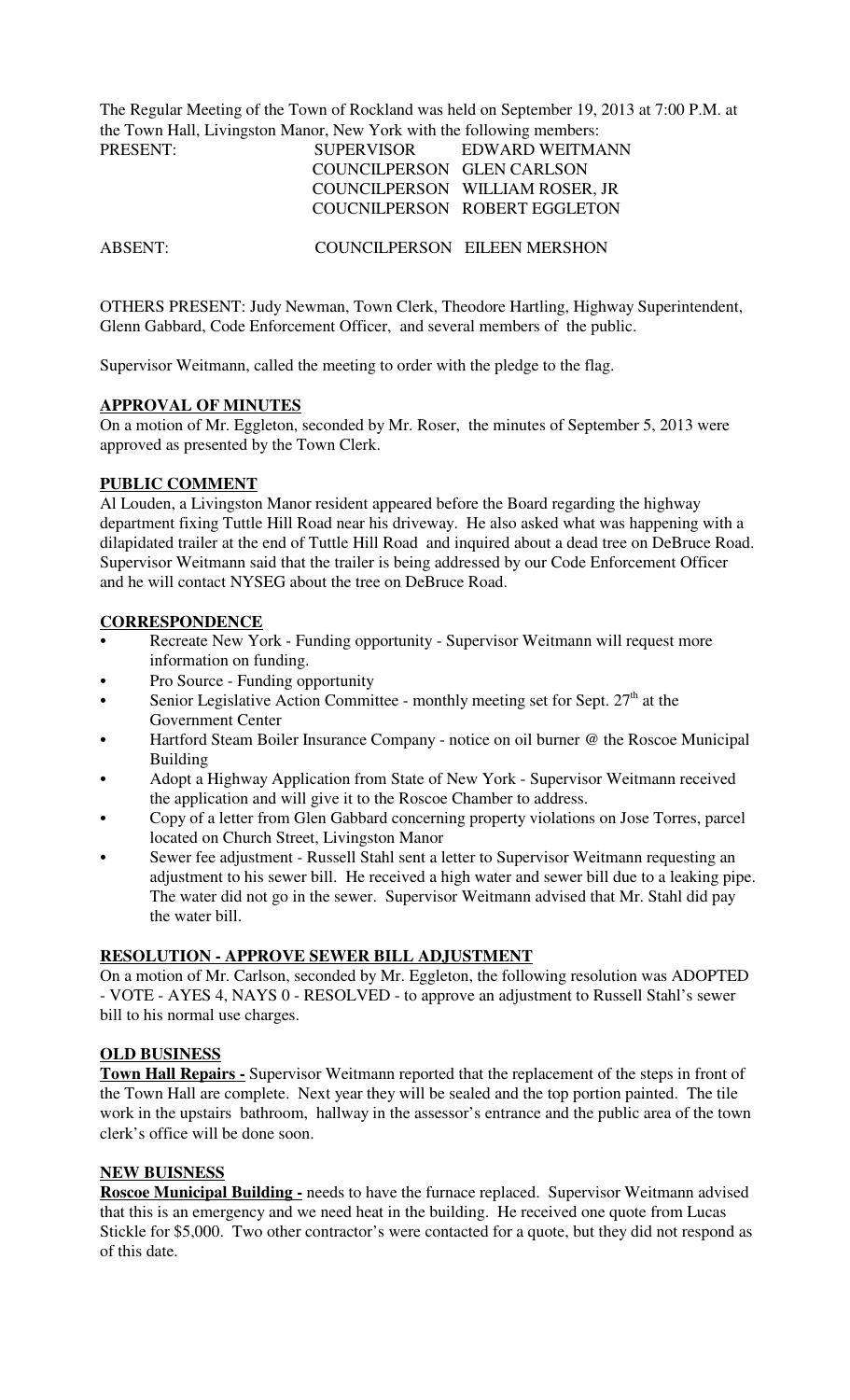# *REGULAR MEETING, TOWN OF ROCKLAND, SEPTEMBER 19, 2013*

**Supervisor's monthly statement** was presented.

### **DEPARTMENT HEADS**

**Judy Newman, Town Clerk** gave a report on the Town Clerk's meeting she attended on Wednesday. She received information on selling e-z pass. The Town would have to purchase 25 of the passes for a fee of \$21 each and can sell them for \$25 making a \$4 profit. Judy asked the Board's opinion on whether or not to sell them. The consensus of the Board is not to sell e-z pass.

Judy also addressed an issue with her computer. She was advised by Kristt Company that the operating system of her computer will not be protected as of April 2014. They quoted a price of about \$779 for a new computer. The computer she currently is using was given to the Clerk's office by the Justice Department and is approximately 10 years old. Supervisor Weitmann recommends that the Clerk's office purchase a new computer this year.

### **RESOLUTION - APPROVE PURCHASE OF NEW COMPUTER FOR TOWN CLERK**

On a motion of Mr. Eggleton, seconded by Mr. Roser, the following resolution was ADOPTED - VOTE - AYES 4, NAYS 0 - RESOLVED - to authorize the Town Clerk to purchase a new computer.

**Ted Hartling, Highway Superintendent** advised that he has a copy of a shared services agreement drafted by the Town of Thompson, which is the same as the State of New York's.

## **RESOLUTION - AUTHORIZE HIGHWAY SUPERINTENDENT TO SIGN SHARED SERVICE AGREEMENT**

On a motion of Mr. Eggleton, seconded by Mr. Carlson, the following resolution was ADOPTED - VOTE - AYES 4, NAYS 0 - RESOLVED - to authorize Ted Hartling, Highway Superintendent to sign a shared service agreement for men and equipment.

Ted also advised that his department finished the paving on Finch Street and the new plow truck should be in next week.

Ted addressed an issue of abandoning a section of Old County Road 149. The Board recommends contacting Kenneth Klein, Town Attorney regarding this issue.

## **RESOLUTION - APPROVE TO MOVE FORWARD WITH ROAD ABANDONMENT**

On a motion of Mr. Carlson, seconded by Mr. Eggleton, the following resolution was ADOPTED - VOTE - AYES 4, NAYS 0 - RESOLVED - to approve Ted to move forward with the abandonment of a portion of Old County Road 149 and to get information from a surveyor.

**Glenn Gabbard, Code Enforcement Officer** reported on building permits that were issued. He also addressed a court case pertaining to a violation located at 18 Meadow Street, Livingston Manor.

Glenn advised that next week he will be in Albany, New York for training.

**Hazardous Mitigation Grant** for flood issues, letter of intent has been accepted. Further paper work is required. Supervisor Weitmann has asked Russell Budd to complete the grant writing. There were no objections from the Board.

**National Resource Conservation -** is working with Sullivan County Soil and Water on flood mitigation on the Cattail Brook.

**New York State Department of Conservation** and the Town of Rockland are applying for engineering funding for the flood study. There were no objections from the Board.

### **APPROVAL OF BILLS**

On a motion of Mr. Carlson, seconded by Mr Roser, the following resolution was ADOPTED - VOTE - Ayes 4, Nays 0 - RESOLVED - to approve the bills on abstract #18 dated September 19,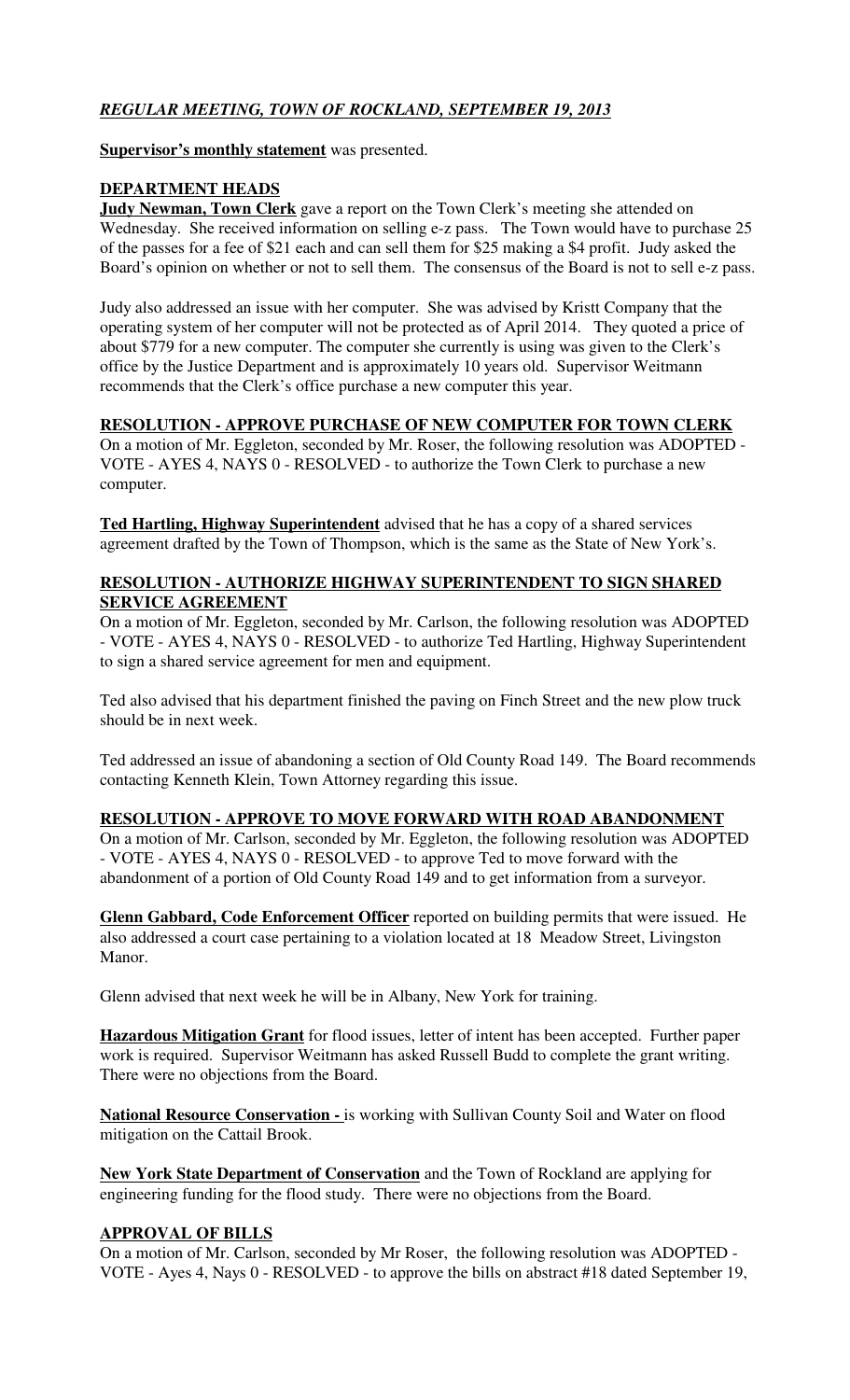# *REGULAR MEETING, TOWN OF ROCKLAND, SEPTEMBER 19, 2013*

| 2013, in the following amounts: |            |    |              |
|---------------------------------|------------|----|--------------|
| General Fund                    | #306-323   |    | \$19,628.43  |
| Highway                         | #318-338   |    | \$108,579.31 |
| Livingston Manor Water          | $#151-160$ |    | 6,095.23     |
| <b>Livingston Manor Sewer</b>   | #158-164   | S. | 2,402.92     |
| Roscoe Sewer                    | #127-134   |    | \$2,383.47   |
| Roscoe-Rockland Water           | #140-146   |    | \$2,979.16   |
| Roscoe-Rockland Light           | #39        | S  | 45.94        |
| Livingston Manor Light          | #25        | \$ | 38.05        |
|                                 |            |    |              |

### **PUBLIC COMMENT**

Al Louden, a Livingston Manor resident appeared before the Board with complaints on properties that are tax exempt.

# **ADJOURNMENT**

On motion by Mr. Roser, seconded by Mr.Eggleton, the meeting was adjourned at 7:47 PM.

Respectfully submitted,

 Judy Newman, RMC Town Clerk

 $\frac{1}{\sqrt{2}}$  ,  $\frac{1}{\sqrt{2}}$  ,  $\frac{1}{\sqrt{2}}$  ,  $\frac{1}{\sqrt{2}}$  ,  $\frac{1}{\sqrt{2}}$  ,  $\frac{1}{\sqrt{2}}$  ,  $\frac{1}{\sqrt{2}}$  ,  $\frac{1}{\sqrt{2}}$  ,  $\frac{1}{\sqrt{2}}$  ,  $\frac{1}{\sqrt{2}}$  ,  $\frac{1}{\sqrt{2}}$  ,  $\frac{1}{\sqrt{2}}$  ,  $\frac{1}{\sqrt{2}}$  ,  $\frac{1}{\sqrt{2}}$  ,  $\frac{1}{\sqrt{2}}$